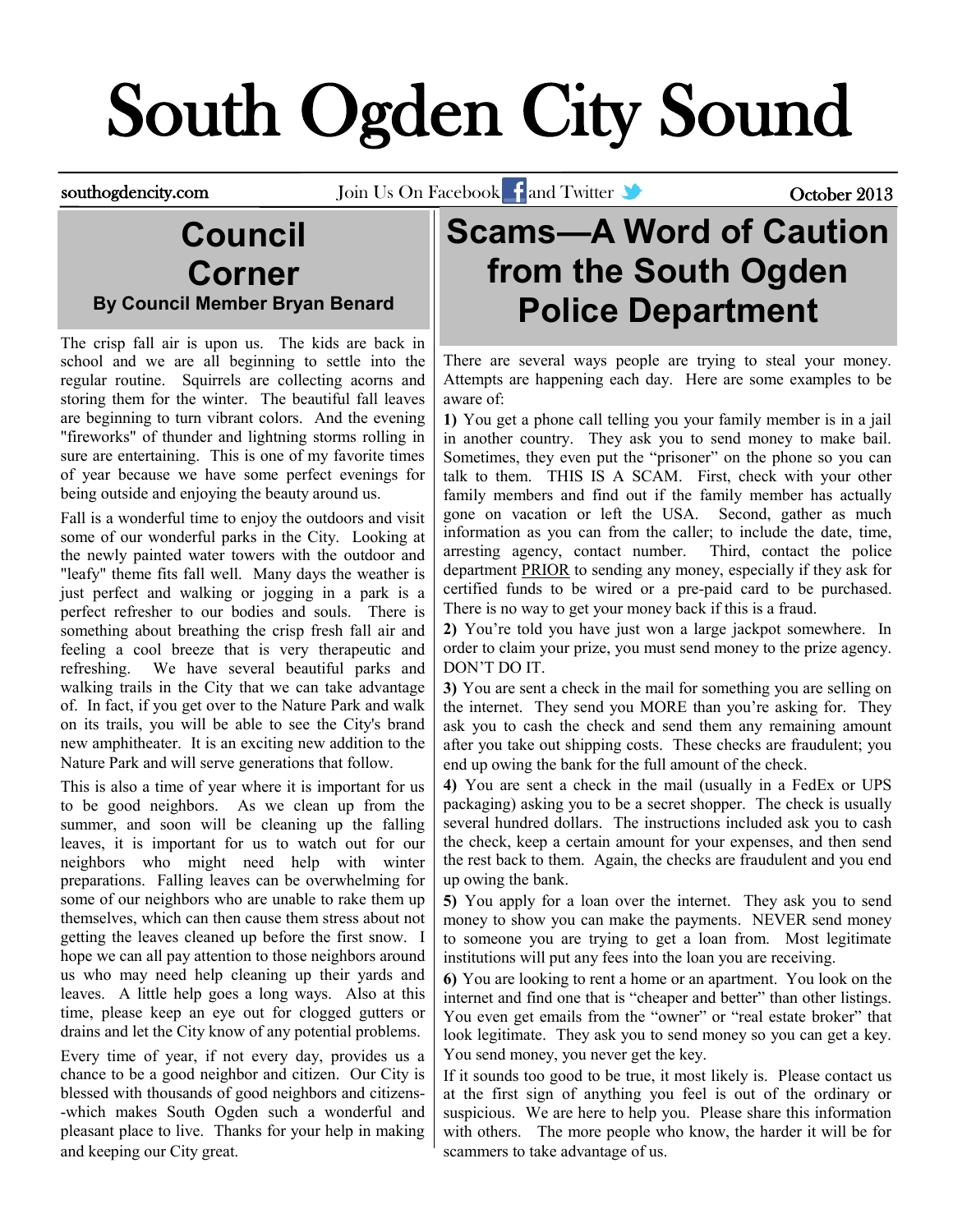# **2013 South Ogden Municipal Elections**

Municipal elections in South Ogden City will be held **November 5, 2013**. Residents will be voting for a mayor and two open city council seats.. All seats are at-large, four year term positions.

There will be two polling locations on election day: City Hall (3950 Adams Ave.) and Holy Family Catholic Church Social Hall (building to the south of the church, 1100 E 5550 S) **See map at right.**  Unlike previous years, you can vote at either location, regardless of which precinct you are in. Polls will be open from 6 am to 8 pm on election day.

Early voting is a great way to beat election day lines and not get caught in bad weather. **Early voting for all precincts will be held at City Hall from 1-5 pm on the following dates: Oct. 22 - 25** (Tues-Fri.), **Oct. 29-Nov. 1**  (Tues-Fri.).

You can still register to vote in the general election until Oct. 21st. You can register online at vote.utah.gov or at the county recorder's office located at 2380 Washington Blvd., Suite 320.

You are now required to show ID when voting; a current Utah drivers license or ID card issued by the state or a valid US passport are some forms of valid voter ID.

If you have further questions, please call the city recorder at 801-622-2709.



The following information was provided by the candidates and is for informational purposes only. The candidates are listed in the order they will appear on the ballot.

## **Mayoral Candidates**



**Wayne M. Smith** 5075 S. 785 E. (801) 479-7375 waynemsmith67@gmail.com

I have been a resident of South Ogden City for 42 years. I am married to Sheila Smith and we have 4 children. I have been employed by the Weber County Sheriff's Office for the past 24 years. I am a supervisor and supervise various areas of law enforcement. I served as the President of the Utah Narcotics Officers Association and currently serve as the Utah Delegate for the National Narcotics Officers Association Coalition.

currently serve as a member of the South Ogden City Council, Mayor Pro Tem, and as a Board Member for the Ogden Chamber of Commerce.

It is important to me to protect our quality way of life by investing in safety, strict housing standards to protect property values, upgrade and maintain city infrastructures, and seek new business to keep our economy vibrant.

With 24 years of law enforcement experience and my current position on City Council, I have learned to make decisions based on the appropriate choice for the situation not based on personal opinion, bias or agendas. This helps me make decisions that best represent city government, our community, and the employees of South Ogden City. I love South Ogden and enjoy living here.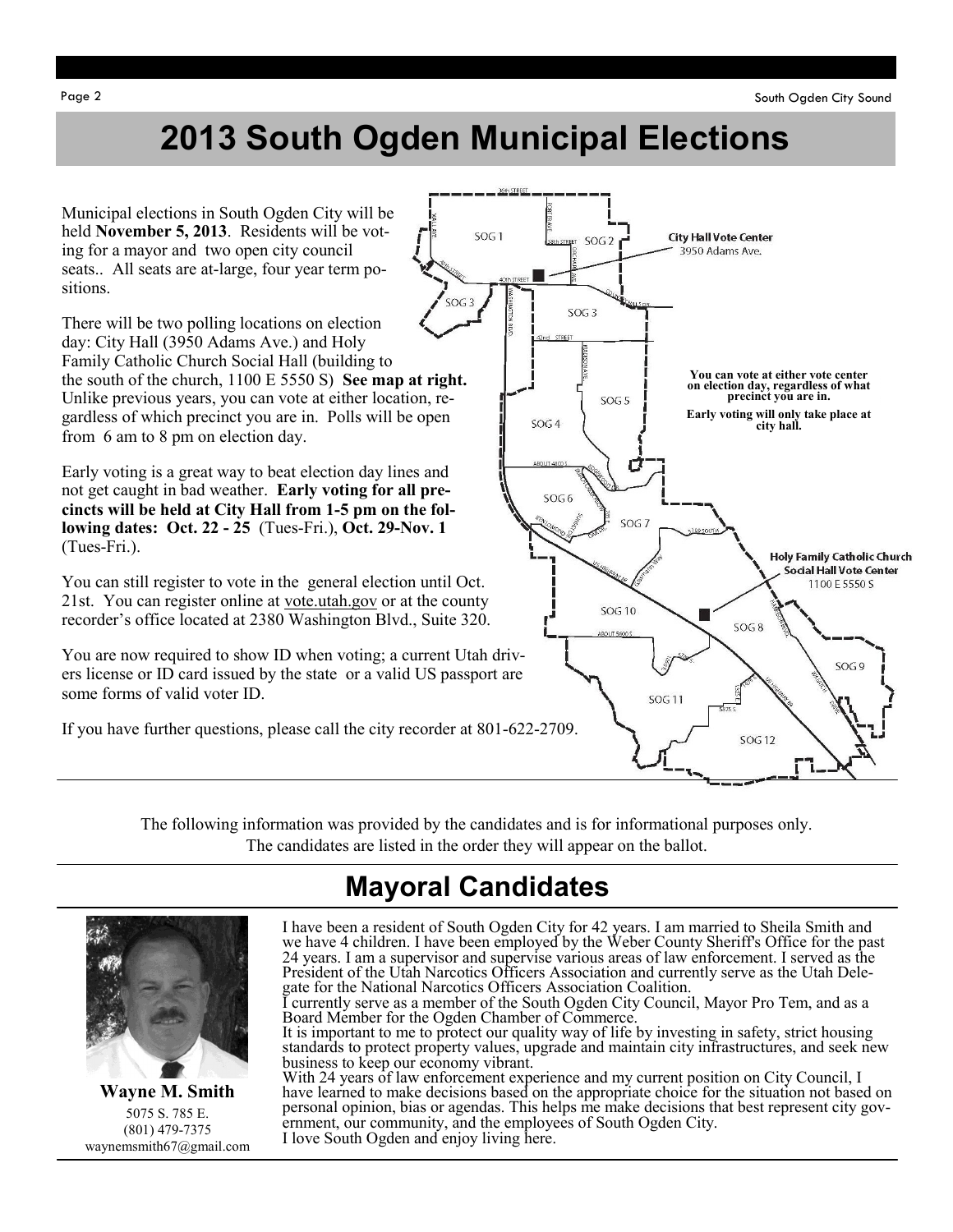Achievements of the Mayor, City Council & Staff 2010 - 2013

**▪**Early Retirement Buyout Program **▪**Changed from Department of Public Safety to separate Police & Fire Departments **▪**Brought in Young Subaru Car Dealership **▪**Brought in Northern Utah Rehabilitation Hospital **▪**Built a new South Ogden Animal Shelter **▪**Remodeled old City Council Chambers and created a new Community Room **▪**Bonded to repair some of our City Streets **▪**Traffic light and crosswalk at 4400 S. Washington Blvd. **▪**Painting of our South Ogden City Water Towers **▪**Amphitheater located at the Nature Park **▪**We are Fiscally Responsible

During the past twelve years I have had the opportunity to serve the citizens of South Ogden City. This is a great city to live in and one, that as a family, we are proud to call our home. During the past four years, we as the City Council and Staff have seen new business growth, new citizens moving into our community and a struggling economy that's showing signs of improvement. As your Mayor, I am looking forward to serving you for another four years of growth and continued progress.

Thank you, for your support.

#### **City Council Candidates**

I have been a South Ogden resident for all of my 44 years (except for 2 years serving an LDS mission in England). I love our city and know it well. My wife and four children love being in our community and have been highly involved in city activities and recreation programs for decades.

I am in my 20<sup>th</sup> year as a social studies teacher and currently teach many of our teen residents at Bonneville High School. I am finishing up my first term as a member of the city council. The current city council has managed our resources well and has created an impressive budget surplus. We have also brought new businesses into our city and have ramped up ordinance enforcement policy. Keeping South Ogden a great place to live and raise a family, will continue to be my top priority. Our city is on a great path and I hope to serve another term on the council to ensure that path leads to even greater things for our city.

My name is Lynn Mulhall. I am a husband, father, brother, uncle and friend. I earned my Associates Degree from Weber State University. I have three years of experience as a recycling specialist, ten years as a golf professional and five years in management. I have leadership abilities developed through volunteering and coaching.

With all the corruption and abuse of power at the federal level, I have decided I want to serve our community from the grass-roots level to help future generations inherit a great country. I believe we need to utilize our resources such as parks and trails for an inexpensive way to better our health and create affordable family time. I also believe that we need to be fiscally responsible so that our children have a future.

My platform is to help inform voters and encourage participation through blogs, social media and other electronic avenues, as well as an open-door policy to constituents.

My philosophy for economic development is to lift up current small businesses through well developed and maintained infrastructure.

I want to get people involved. We all need to understand what it takes to operate a government; in order to understand, we need to get involved!

I am seeking re-election to keep moving our city's successes forward. I am thankful for the chance I have had to serve the city and work with so many of our great citizens. I am proud of our many accomplishments over the past four years--significantly improving the city's financial position during a recession, ending deficit spending, working to bring important new businesses, restructuring city departments making the city a lean machine without compromising services, completing and beginning road projects, improving, preserving and developing our parks, and leading the push to re-brand the city.

My professional and business-owner experience brings a critical and unique view from all other elected officials in South Ogden. My experience being on the management committee of the largest law firm in the Rocky Mountain region also gives me strong strategic and business savvy that will benefit our city. Being married for over 20 years to a South Ogden native (Monique Cypers Benard) and raising five adopted children in our great city also helps keep me grounded and abreast of issues facing our city--and they give me several reasons for wanting to keep our city special.

I would be honored to serve you again.

**James F. Minster** 5685 S Maplewood Dr. (801) 479-5528 jfminster@comcast.net



(801) 479-7216 porters6@msn.com



780 Ridgeview Dr. (801) 475-6829 dcstella@q.com



**Bryan K. Benard** 5604 S Foxchase Dr. (801) 792-2232 bbenard@hollandhart.com